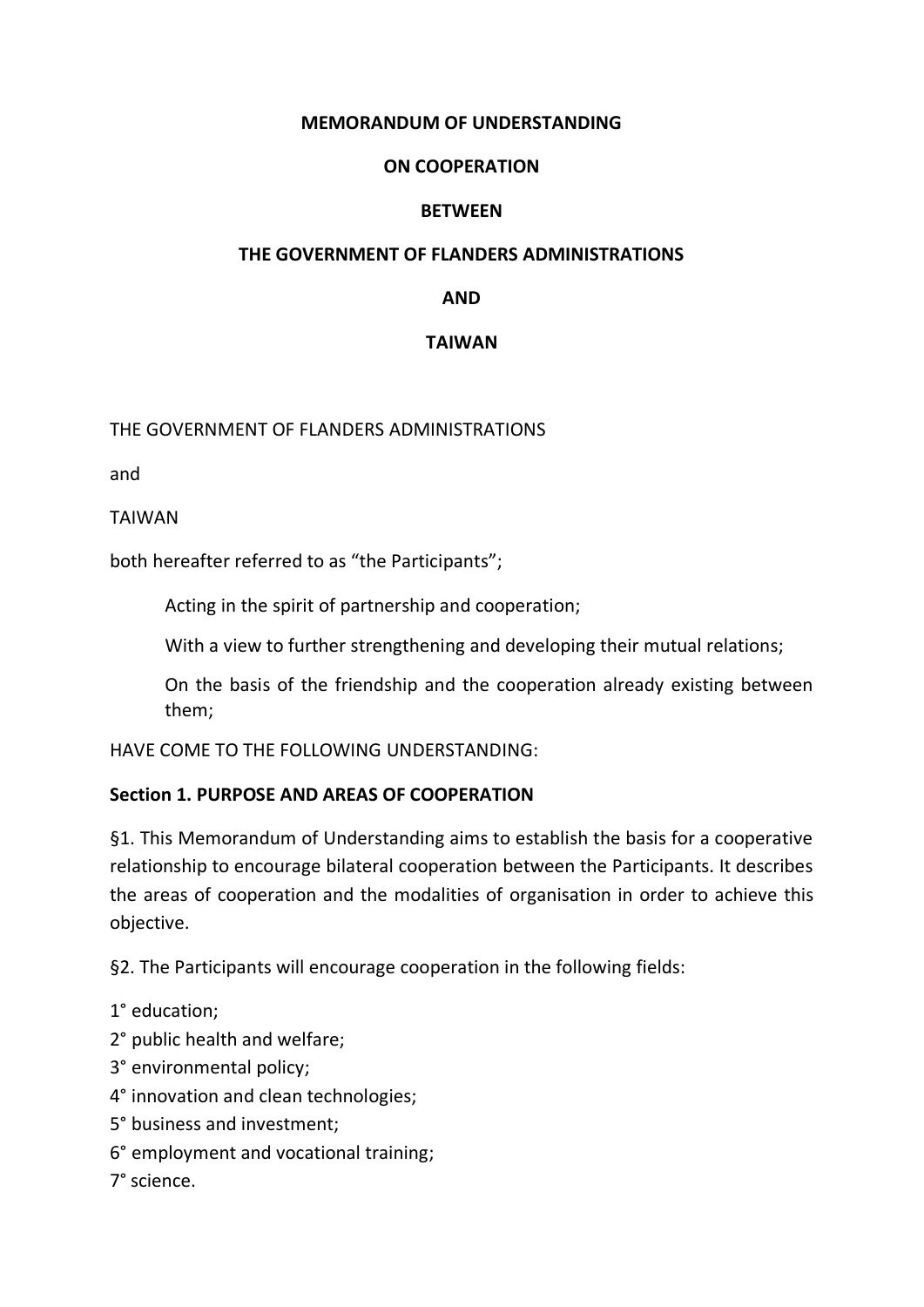§3. Other areas of cooperation may be decided upon later by the Participants.

# **Section 2. Education**

§1. The Participants will pursue the types of activities outlined for each of the following domains:

1° Secondary education and adult education

- 1. The encouragement of educational institutions in Taiwan and Flanders to engage in joint projects.
- 2. The exchange of information on educational policy topics of mutual interest.

2° Higher education

- 1. The encouragement of higher education institutions in Taiwan and Flanders to jointly develop academic programs at master's degree and doctorate level, leading to joint or multiple degrees being issued by the respective higher education institutions.
- 2. The commitment of both of the Participants to encourage their respective higher education institutions to participate in mobility and cooperation schemes within the framework of educational programs of the European Union and within their respective national programs for international student mobility.
- 3. The exchange of experts and information on topics of mutual interest in the field of higher education reform and evaluation.

3° Language learning

- 1. The encouragement of educational institutions, teachers, and students to engage in cooperation ·and language learning exchanges, especially those building on existing mobility schemes.
- 2. The encouragement of educational institutions in Flanders to seek cooperative partners in Taiwan to set up projects related to their Chinese language courses.
- 3. The provision of support from the Dutch Language Union to assist Dutch language departments and teachers of Dutch, and the offer of summer courses in the Dutch language for students of the Dutch language abroad.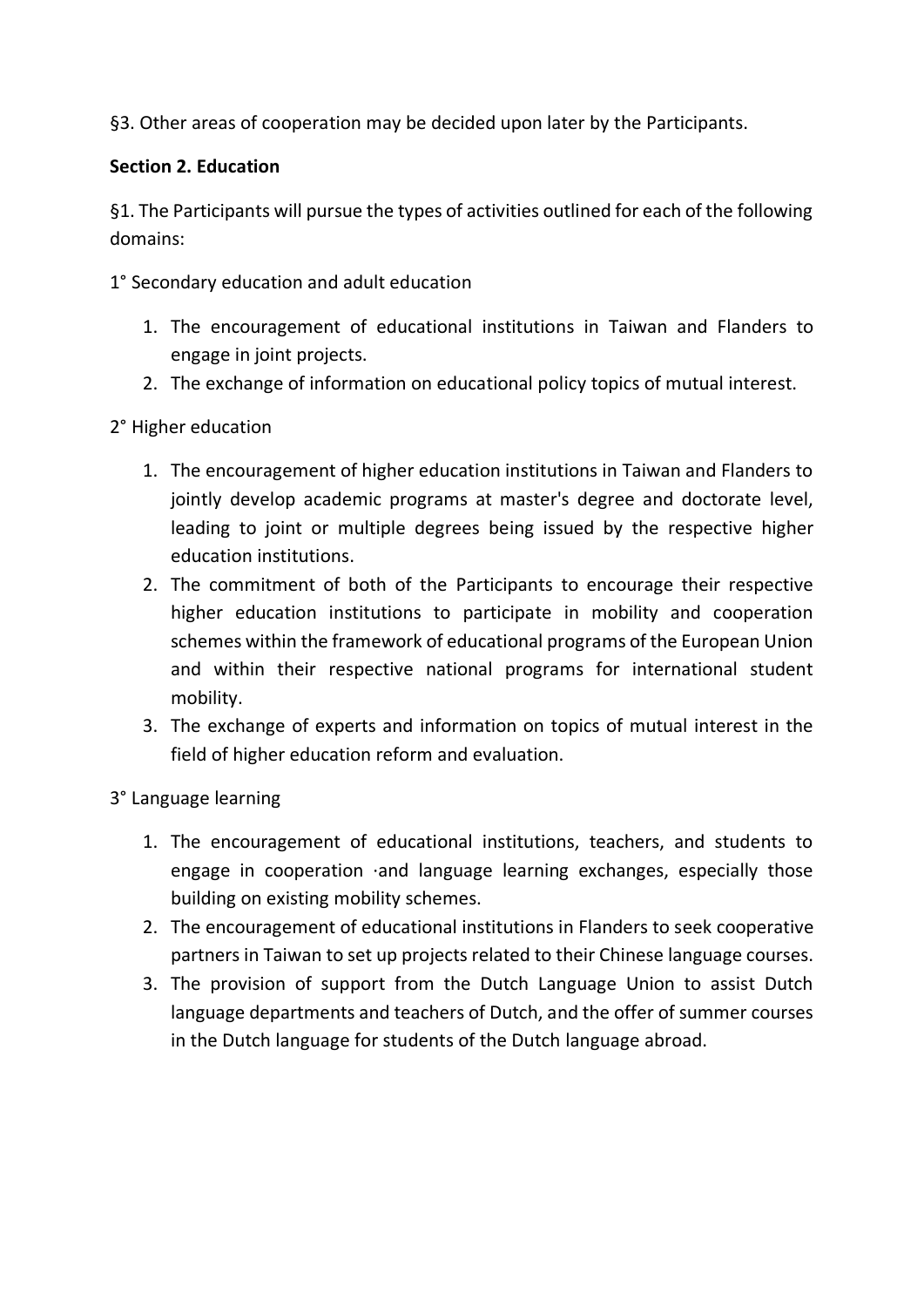4° Mutual exchanges

- 1. The exchange of relevant information on all types and levels of education, at the request of the other of the Participants.
- 2. The facilitation of peer-learning at Ministry level in the respective Ministries responsible for education, education institutions, or other associated organizations.
- 3. The exchange of information with and the extension of invitations to the other of the Participants to expert seminars on educational topics which are open to international participation.

§2. The Implementing Officials responsible for coordinating these activities and communication are the Director-General of the Department of International and Crossstrait Education of the Ministry of Education in Taiwan, and the General Director of the Department of Education and Training in Flanders.

§3. A Working Group will be formed by the Participants to develop and oversee a basic work plan to assist in the implementation of this Memorandum of Understanding. This Working Group will be co-chaired by the Implementing Officials, or by their designated delegates, and can involve the participation of other agencies as appropriate. The Working Group thus formed will meet at least once a year.

§4. An annual work plan may be developed based on proposals submitted to the Working Group. The nature and priority status of specific co-operation areas, the types of activities, and the development of the annual work plan to be implemented under this Memorandum of Understanding will be determined by the Working Group on behalf of the Participants.

§5. The Participants will promote, facilitate, and encourage, as appropriate, the development of direct contacts between and among education and scientific research institutions, industry, and stakeholder associations, and other organisations, both public and private.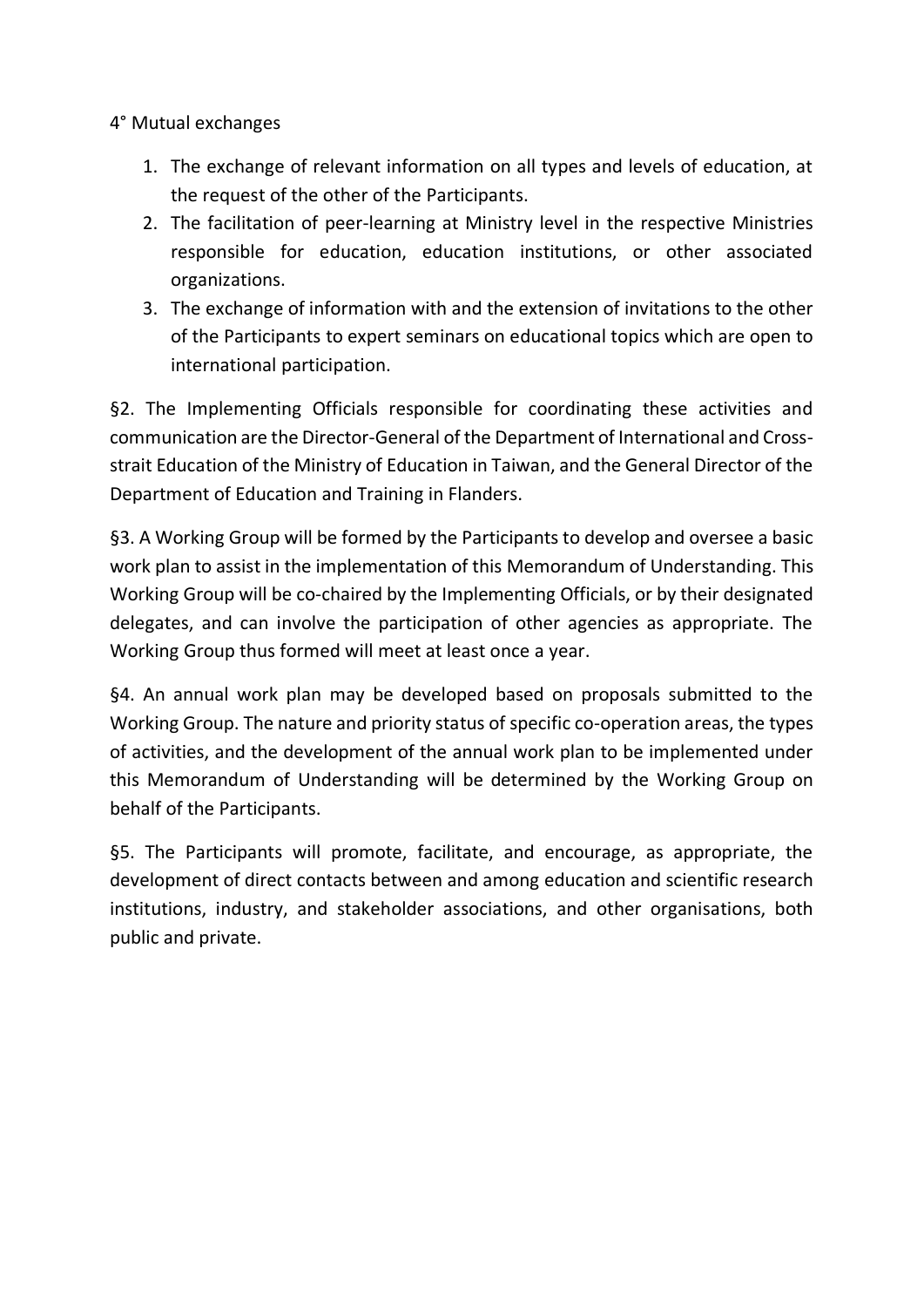# **Section 3. Public health and welfare**

§1. The Participants will encourage exchange of good practices in the following areas within their competences:

- 1. implementation of medical and care information sharing mechanism;
- 2. management of hospitals, including but not limited to design, construction, financing models, maintenance;
- 3. hospital inspection and accreditation;
- 4. elderly/long term care.

§2. Exchange of good practices between the Participants may take the following modalities:

- 1. exchange of good practices and experiences on policy (administrative) and technical level;
- 2. exchange of good practices, expertise and experiences between academic, scientific and technical personnel;
- 3. organisation of study visits;
- 4. mutual invitation of experts to conferences, events, etc. organised by the Participants or where the Participants consider it useful for experts of the other Participant to be present.

§3. From the side of the Government of Flanders Administrations, the partners involved in this cooperation are:

- 1. Department of Welfare, Public Health and Family;
- 2. Agency for Care and Health.

§4. From the side of Taiwan, the partner involved in this cooperation is: Ministry of Health and Welfare.

# **Section 4. Environmental policy**

§1. The Participants decide that their cooperation on environmental policy issues will focus in particular on:

- 1. Renewable energy, sustainable energy and energy efficiency;
- 2. Green economy and clean technologies.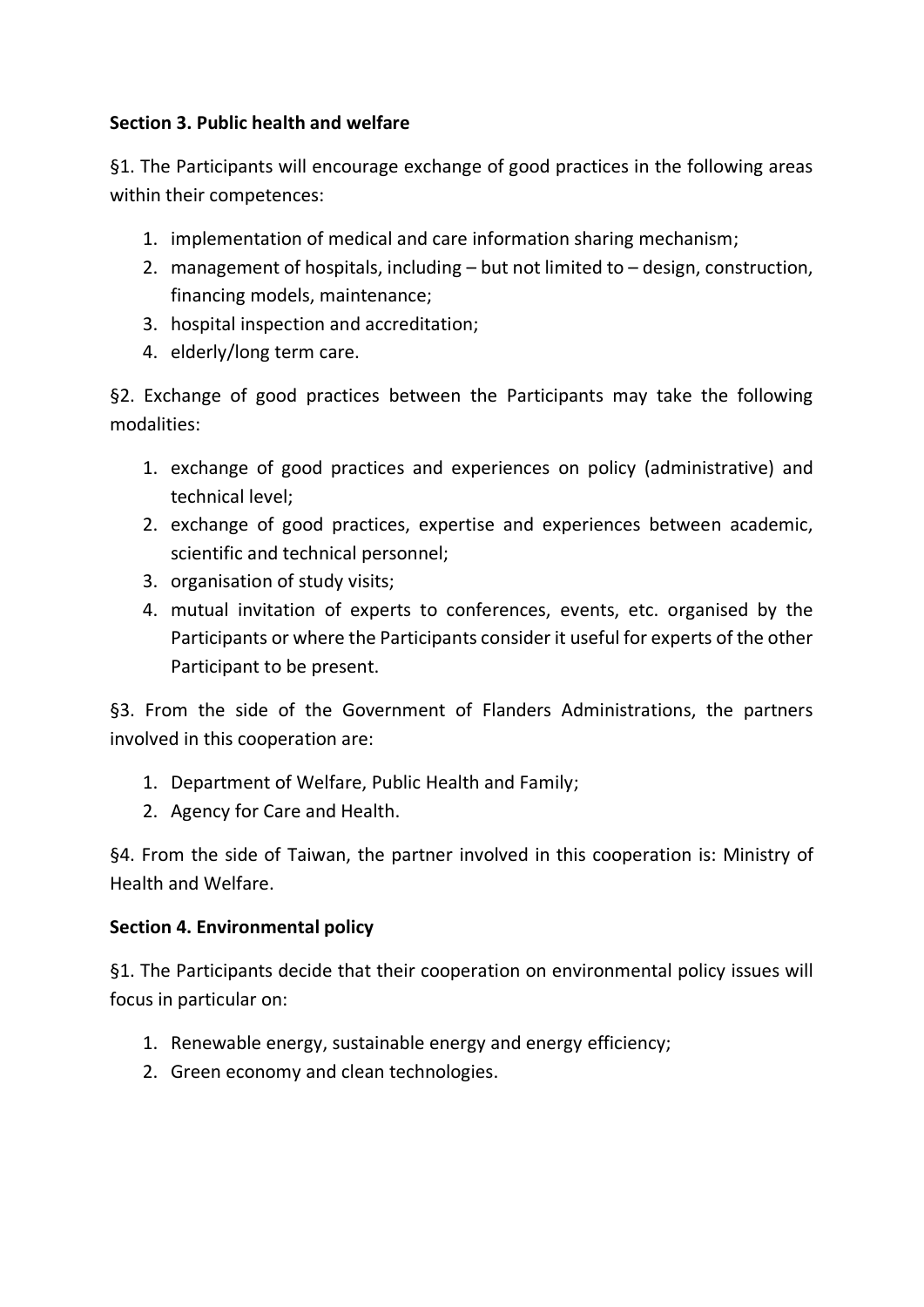§2. From the side of the Government of Flanders Administrations, the partners involved in this cooperation are:

- 1. Flanders Department of Environment and Spatial Development;
- 2. Flemish Energy and Climate Agency

§3. From the side of Taiwan, the partners involved in this cooperation are:

- 1. Environmental Protection Administration;
- 2. Bureau of Energy, Ministry of Economic Affairs.

## **Section 5. Innovation and clean technologies**

§1. The Participants decide that their cooperation on clean technologies will focus in particular on development of new and renewable energy technologies.

§2. From the side of the Government of Flanders Administrations, the partners involved in this cooperation are:

- 1. Flanders Department of Economy, Science and Innovation;
- 2. Cleantech Flanders;
- 3. VITO (Flemish Institution for Technological Research).

§3. From the side of Taiwan, the partners involved in this cooperation are:

- 1. Bureau of Energy, Ministry of Economic Affairs;
- 2. Taiwan Power Company;

## **Section 6. Business and investment**

§1. Both participants are committed to enhancing and promoting the trade relations between Flanders and Taiwan. For that purpose, they intend to exchange information regarding business and investment opportunities. Ad hoc, and at the request of the other Participant, they can also exchange information regarding its market and sectors, useful contacts, experiences and knowledge concerning promotion of international entrepreneurship.

§2. Both participants intend to strengthen their cooperation in the field of investments.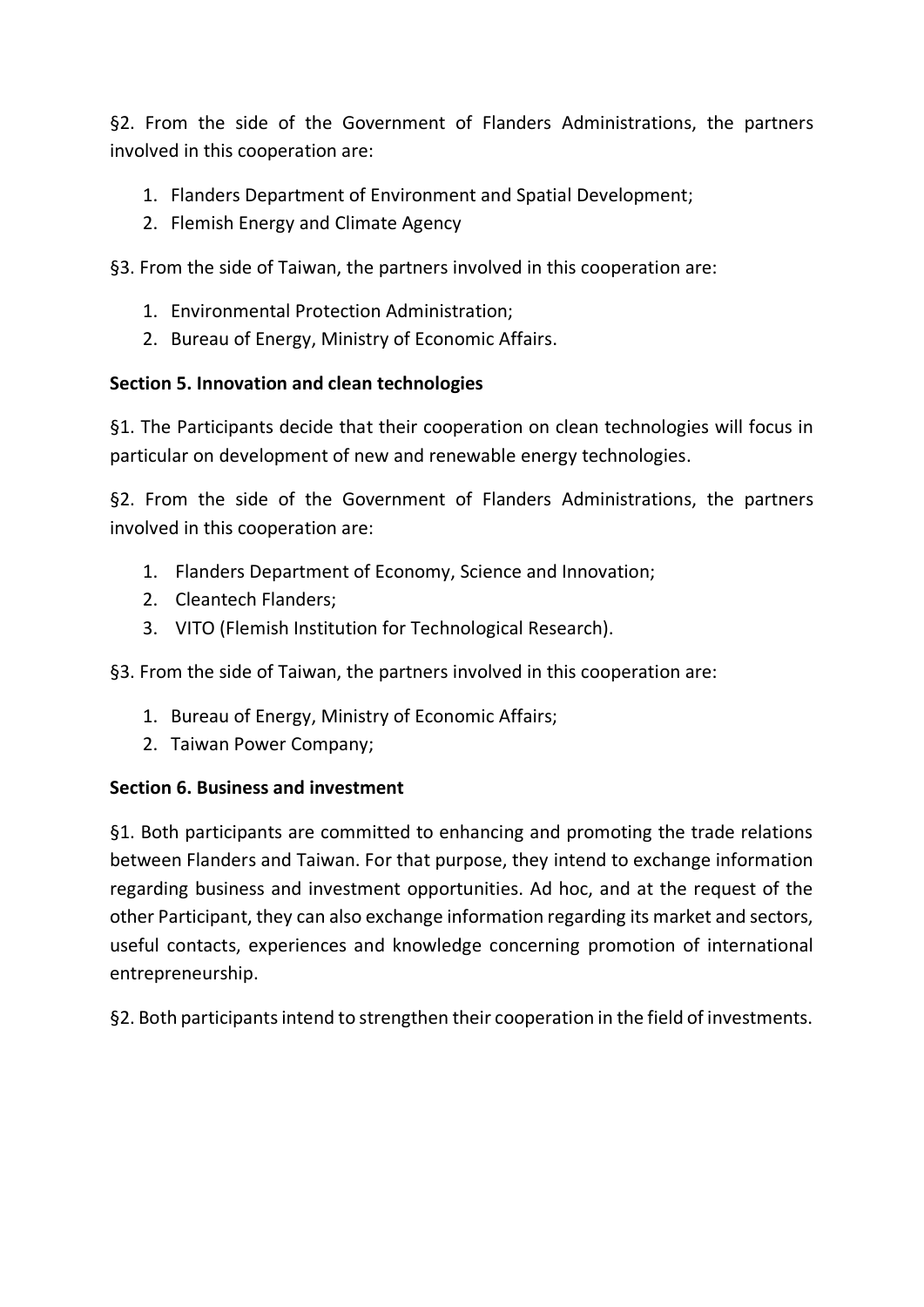§3. From the side of Government of Flanders Administrations, the partners involved in this cooperation are:

- 1. Flanders Chancellery and Foreign Office;
- 2. Flanders Investment and Trade.

§4. From the side of Taiwan, the partners involved in this cooperation are:

- 1. Bureau of Energy, Ministry of Economic Affairs;
- 2. Bureau of Foreign Trade, Ministry of Economic Affairs;
- 3. Department of Investment Services, Ministry of Economic Affairs.

# **Section 7. Employment and vocational training**

§1. This Memorandum of Understanding will enhance and promote cooperation between the Flemish Service for Employment and Vocational Training (Vlaamse Dienst voor Arbeidsbemiddeling en Beroepsopleiding, VDAB), and the Workforce Development Agency of the Ministry of Labor (WDA of MOL), Taiwan for the purpose of implementing activities in the fields of public employment services and vocational training, on the basis of reciprocity and mutual benefit.

§2. The Participants, in accordance with their own laws, policies, rules and regulations, will foster cooperation in the fields of public employment services and vocational training, with regard to:

- 1. sharing of knowledge and skills via interactions, such as meetings, conferences, symposia and other forms of institutional collaboration; and
- 2. the development of governmental cooperation through consultations between the Participants in order to address activities of mutual interest, including international events organised by both Participants.

§3. The areas of cooperative activities may include the following:

- 1. fostering institutional linkage between VDAB and the Taiwan public employment service centres and institution and registered training organisation and institution;
- 2. collaborating on public employment services and vocational training policy and system design, including in relation to quality assurance and good governance;
- 3. sharing best practices on public employment services and vocational training programs;
- 4. cooperation in the exchange of skills, knowledge related to methodologies, new technology use, and workforce development;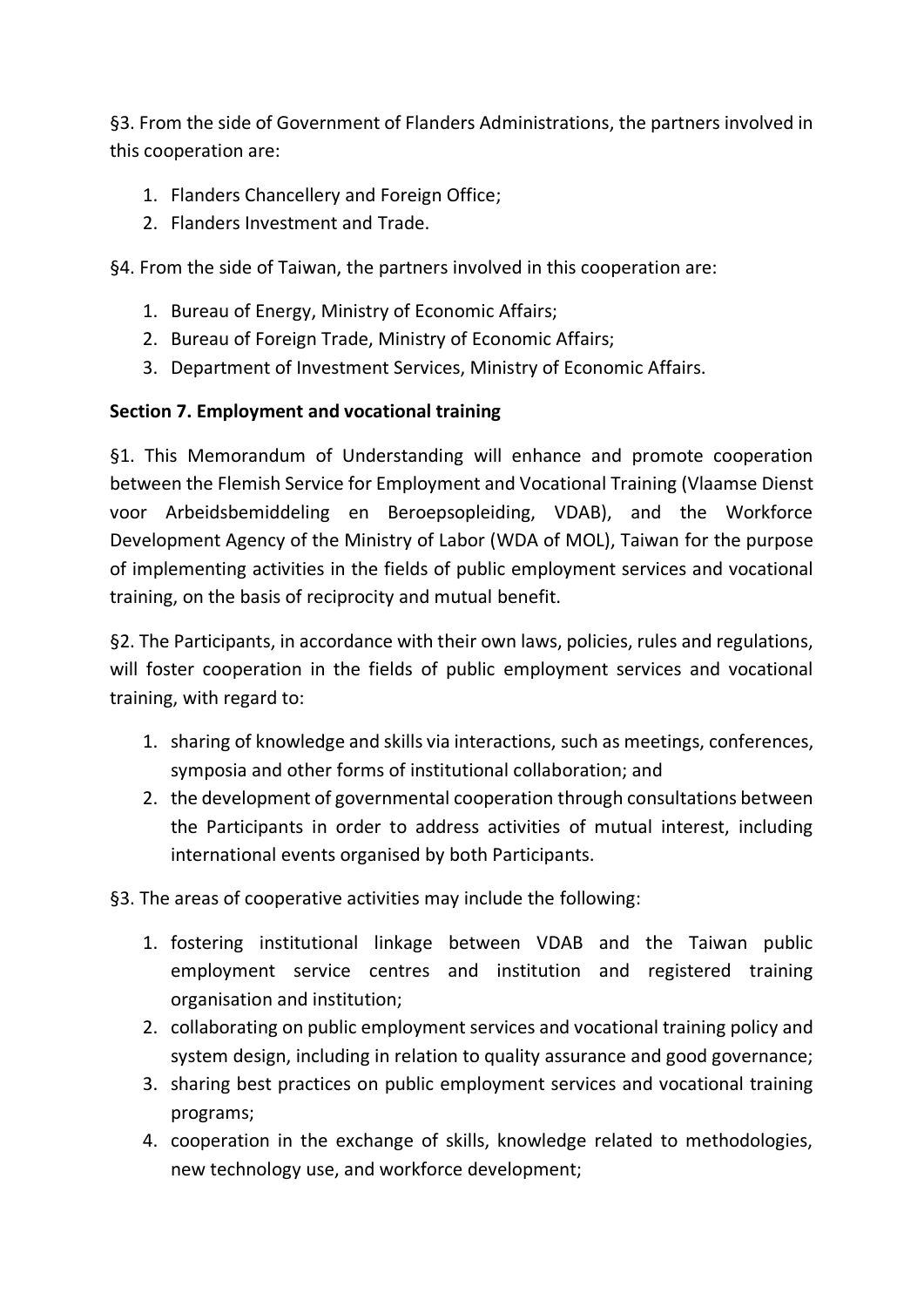- 5. encouraging cooperation to improve the quality of Trainers and Assessors;
- 6. exchange of labour market information data;
- 7. other cooperative items agreed upon by the Participants.

§4. The designated persons of contact will meet periodically, at times and places of their choosing, to review this section of the Memorandum of Understanding and discuss the activity planning.

# **Section 8. Science**

The Agreement on Scientific Cooperation between The Research Foundation - Flanders (FWO) and The Ministry of Science and Technology, Republic of China (Taiwan), signed on 28 August 2019, remains valid as a basis for the promotion and support of scientific cooperation between the Participants in all fields of their competence.

# **Section 9. Modalities of cooperation**

§1. Cooperation by the Participants under this Memorandum of Understanding may particularly take the following modalities:

- 1. sharing of good practices relating to institutions and policies;
- 2. exchange of experiences in the areas of cooperation;
- 3. exchange of experiences and expertise between academic, scientific and technical personnel;
- 4. exchange of scientific and technological information and data;
- 5. organisation of study visits, workshops, seminars, training courses, field visits, working groups and other forms of dialogue;
- 6. co-host of joint projects and research, and the promotion of participation in activities relating to the areas of cooperation;
- 7. mutual invitation of experts to conferences, events, etc. organised by the Participants or where the Participants consider it useful for experts of the other Participant to be present.

§2. For purposes of implementation of this Memorandum of Understanding a Joint Commission will be established. The Joint Commission may hold meetings or conduct consultations in order to discuss and improve the cooperation to be carried out in accordance with this Memorandum of Understanding. The Joint Commission will meet every two years or as otherwise decided upon by the Participants.

§3. Other modalities as may be decided upon later by the Participants.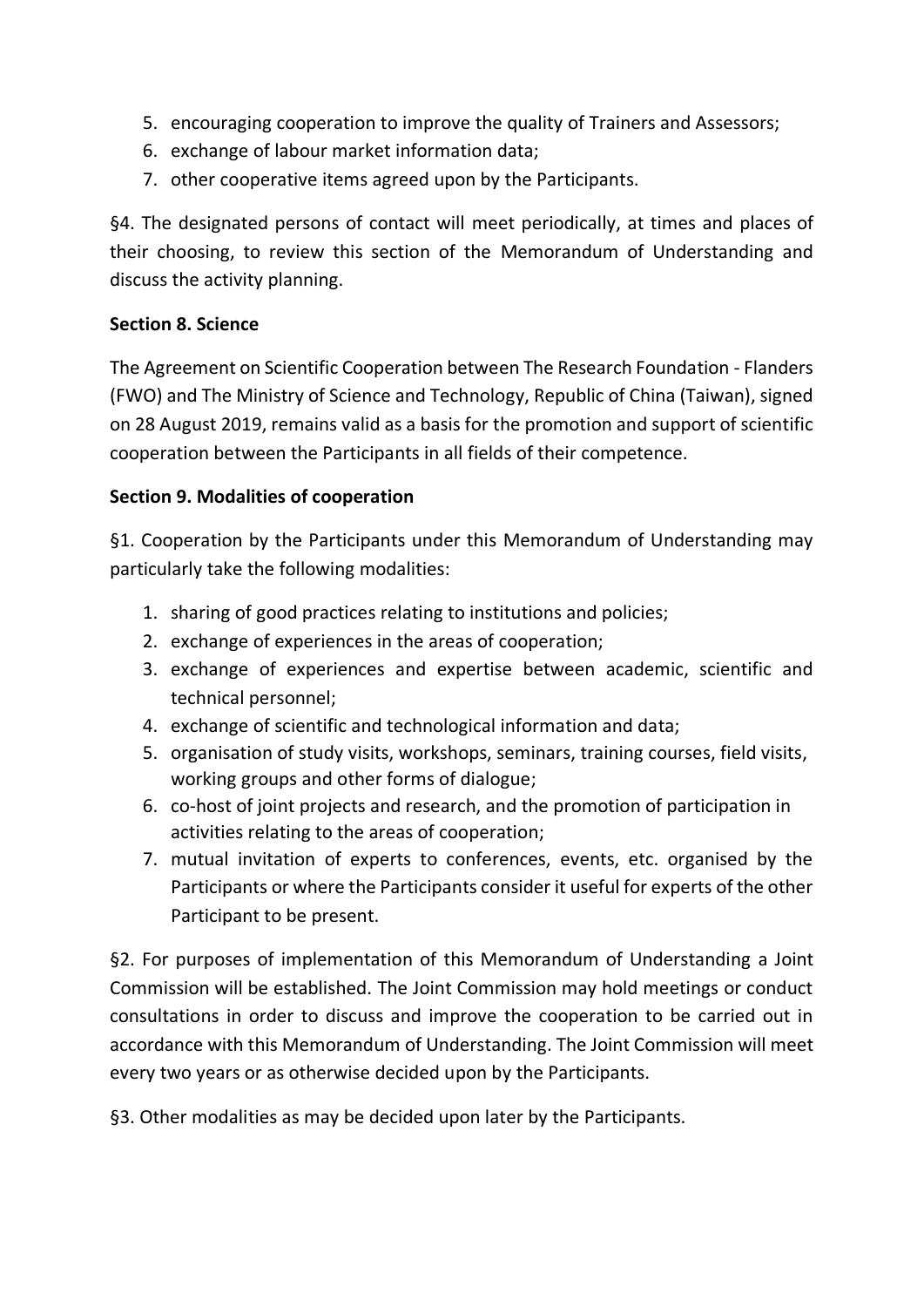## **Section 10. Financing**

The costs involved in the implementation of this Memorandum of Understanding will be borne by the respective Participants. This Memorandum of Understanding does not bind either Participant to any financial arrangements other than those separately accepted in writing.

# **Section 11. Replacement, effective date, amendments, termination**

§1. This Memorandum of Understanding will replace the following Memoranda of Understanding:

- 1. the Memorandum of Understanding between the Government of Flanders Administrations and Taiwan; signed on 17 October 2017;
- 2. the Memorandum of Understanding on Educational Cooperation and Exchanges between the Ministry of Education of the Republic of China (Taiwan) and the Department of Education and Training of the Flemish Community, signed on 12 July 2018;
- 3. the Memorandum of Understanding on cooperation in public employment services and vocational training between the Flemish Service for Employment and Vocational Training (Vlaamse Dienst voor Arbeidsbemiddeling en Beroepsopleiding), and Workforce Development Agency of the Ministry of Labor, Taiwan, signed on 2 November 2018;
- 4. the Memorandum of Understanding between the Flemish policy domain Welfare, Public Health and Family and the Ministry of Health and Welfare, Republic of China, Taiwan, signed on 29 January 2019.
- §2. This Memorandum of Understanding will come into effect upon signature.

§3. This Memorandum of Understanding may be amended at any time by mutual written consent of the Participants.

§4. This Memorandum of Understanding may be terminated by either Participant giving six months in advance written notice to the other Participant.